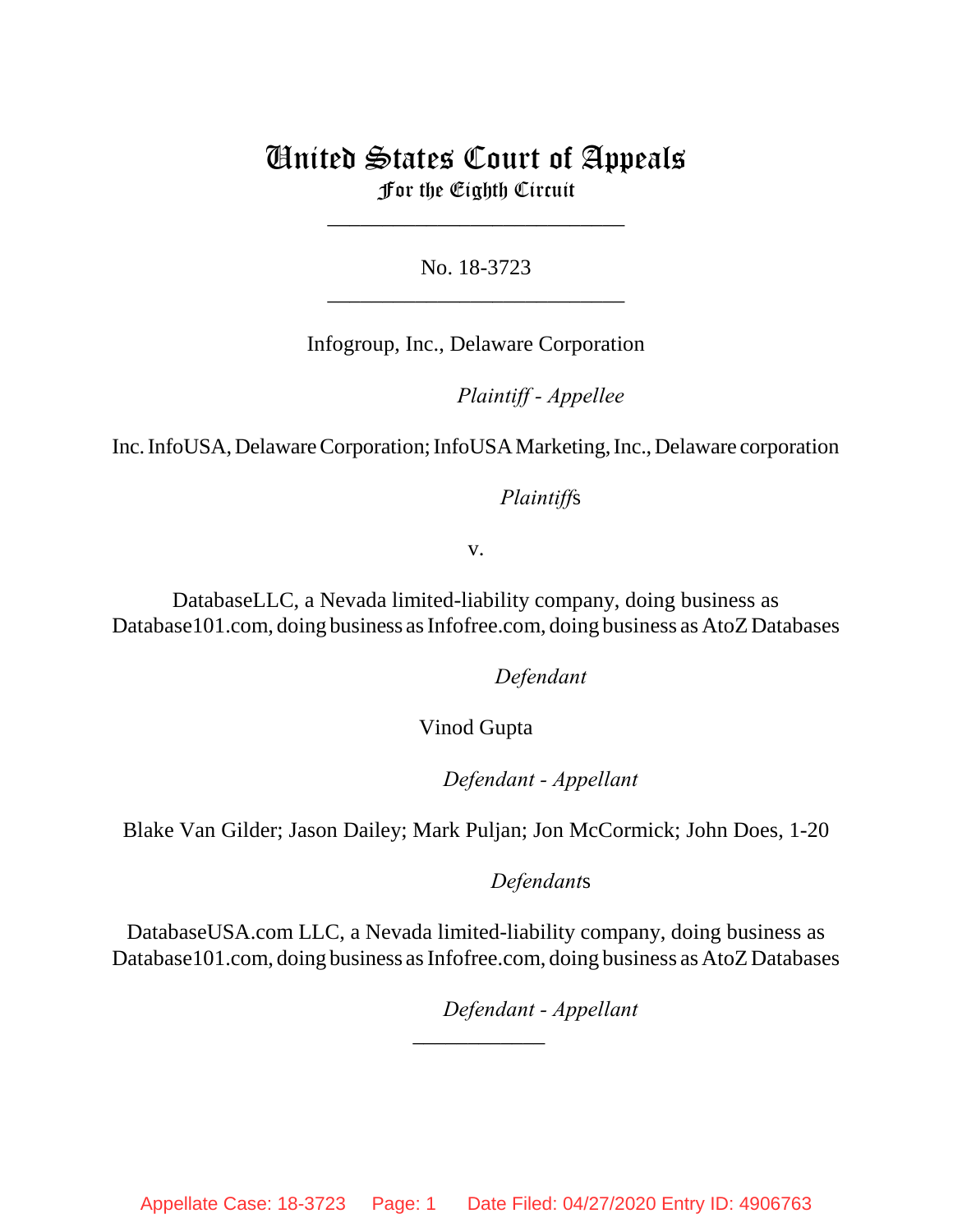Appeal from United States District Court for the District of Nebraska - Omaha

\_\_\_\_\_\_\_\_\_\_\_\_

 Submitted: February 13, 2020 Filed: April 27, 2020

\_\_\_\_\_\_\_\_\_\_\_\_

\_\_\_\_\_\_\_\_\_\_\_\_

Before LOKEN, BENTON, and KELLY, Circuit Judges.

BENTON, Circuit Judge.

After a jury trial and post-trial orders by the district court,<sup>1</sup> Infogroup, Inc. received judgments against DatabaseUSA.com LLC for copyright infringement, and Vinod Gupta for breach of contract. Having jurisdiction under 28 U.S.C. § 1291, this court affirms.

Gupta founded Infogroup, a company that compiles a database of business information. In 2008, Gupta and Infogroup entered a separation agreement. Within two years, he founded DatabaseUSA to compile a database of business information.

In 2014, Infogroup sued DatabaseUSA for, among other claims, copyright infringement of its 2011 database. It also sued Gupta for breach of the separation agreement. A jury returned a verdict for Infogroup, which after post-trial orders, awarded \$11.2 million against DatabaseUSA for copyright infringement, and \$10 million against Gupta for breach of the separation agreement.

DatabaseUSA and Gupta appeal. They seek judgment as a matter of law, or in the alternative, a new trial.

<sup>&</sup>lt;sup>1</sup> The Honorable John M. Gerrard, Chief United States District Judge for the District of Nebraska.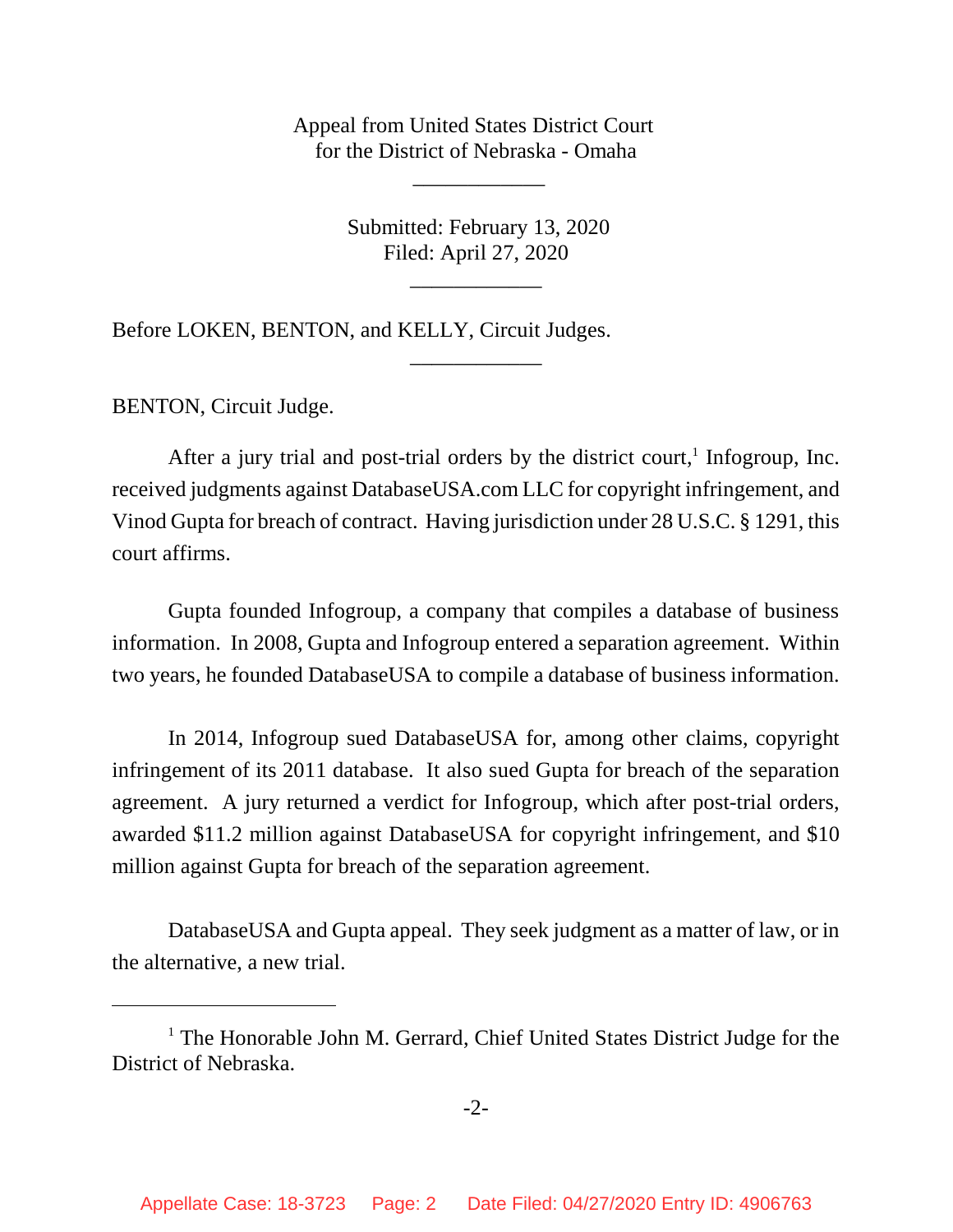This court reviews de novo a motion for judgment as a matter of law. *Andreas v. Volkswagen of Am., Inc.*, 336 F.3d 789, 795 (8th Cir. 2003). "Only where all of the evidence points in one direction and is susceptible to no reasonable interpretation supporting the jury verdict should the [denial] of a motion for judgment as a matter of law be [reversed]. Thus, it is improper to overturn a jury verdict unless, after giving the nonmoving party the benefit of all reasonable inferences and resolving all conflicts in the evidence in the nonmoving party's favor, there still exists a complete absence of probative facts to support the conclusion reached so that no reasonable juror could have found for the nonmoving party." *First Nat'l Bank of Omaha v. Three Dimension Sys. Prod., Inc.*, 289 F.3d 542, 544 (8th Cir. 2002) (citation, emphasis, and quotations omitted).

This court reviews a denial of a new trial for a clear abuse of discretion. *McKnight by Ludwig v. Johnson Controls, Inc.*, 36 F.3d 1396, 1400 (8th Cir. 1994). "The key question is whether a new trial should have been granted to avoid a miscarriage of justice." *Id.*

I.

For the copyright-infringement decision, this court does not grant a judgment as a matter of law or a new trial to DatabaseUSA.

To prevail on copyright infringement, Infogroup must prove, first, "ownership of a valid copyright," and second, "copying of original elements of the work." *Mulcahy v. Cheetah Learning, LLC*, 386 F.3d 849, 852 (8th Cir. 2004), *citing Feist Publ'ns, Inc. v. Rural Tel. Serv. Co., Inc.*, 499 U.S. 340, 361 (1991).

For the first requirement, DatabaseUSA argues that Infogroup does not own a valid copyright because its database is a compilation of facts, not the result of creativity. As DatabaseUSA sees it, Infogroup's copyright revives the now-

-3-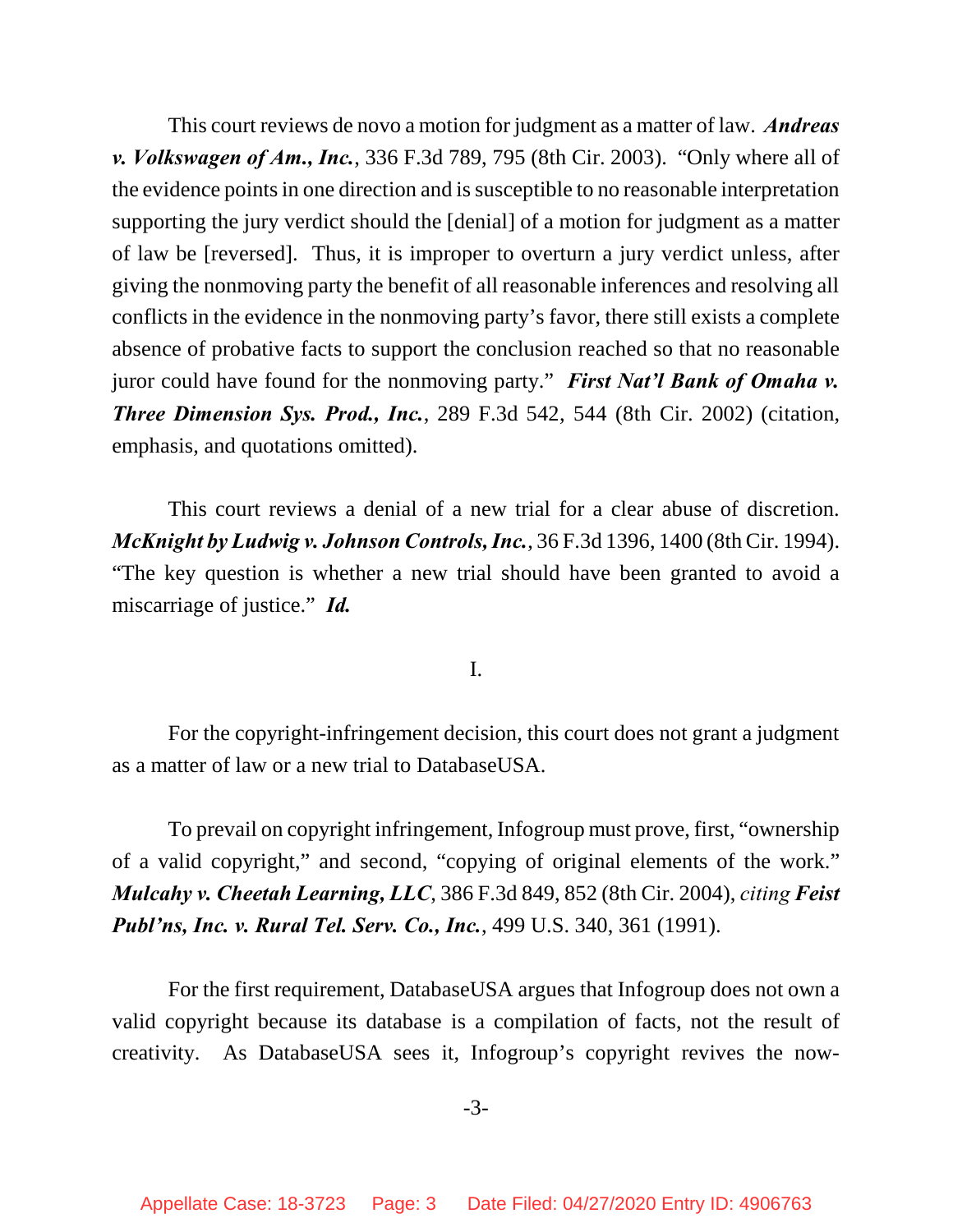discredited "sweat of the brow" theory that hard work alone merits copyright protection. *Feist Publ'ns, Inc.*, 499 U.S. at 353 ("'Sweat of the brow' courts thereby eschewed the most fundamental axiom of copyright law—that no one may copyright facts or ideas.").

"[C]opyright in a factual compilation is thin." *Id.* at 349. It protects the "selection and arrangement [of facts], so long as they are made independently by the compiler and entail a minimal degree of creativity." *Id.* at 348 (brackets added). *See also Schoolhouse, Inc. v. Anderson*, 275 F.3d 726, 728-29 (8th Cir. 2002) ("As applied to a factual compilation, copyright law protects an author's original selection and arrangement of facts, but the facts and ideas within the compilation are free for the taking.").

A reasonable juror could have concluded that Infogroup made an independent selection and arrangement of facts that entail a minimal degree of creativity. Infogroup put into evidence its copyright's Certificate of Registration from 2011, which protected the "text, Compilation" of its database. Certificates of Registration are "entitled to a rebuttable presumption of the validity of [the] copyright[]." *Taylor Corp. v. Four Seasons Greetings, LLC*, 315 F.3d 1039, 1042 (8th Cir. 2003), *citing* **17 U.S.C. § 410(c) (2002)**. *See also Warren Publ'g, Inc. v. Microdos Data Corp.*, 115 F.3d 1509, 1513 n.4 (11th Cir. 1997) (acknowledging protection for factbook "as a whole" due to its certificate of registration). DatabaseUSA did not submit evidence rebutting this presumption. Infogroup, according to its CEO and its group president, merges overlapping data and purges inaccurate data (in its judgment). This process entails a minimal degree of creativity. *See Experian Info. Sols., Inc. v. Nationwide Mktg. Servs. Inc.*, 893 F.3d 1176, 1185 (9th Cir. 2018) (providing copyright protection where "employees choose from multiple and sometimes conflicting sources, and they use their judgment in selecting which names and addresses to include in the database").

## -4-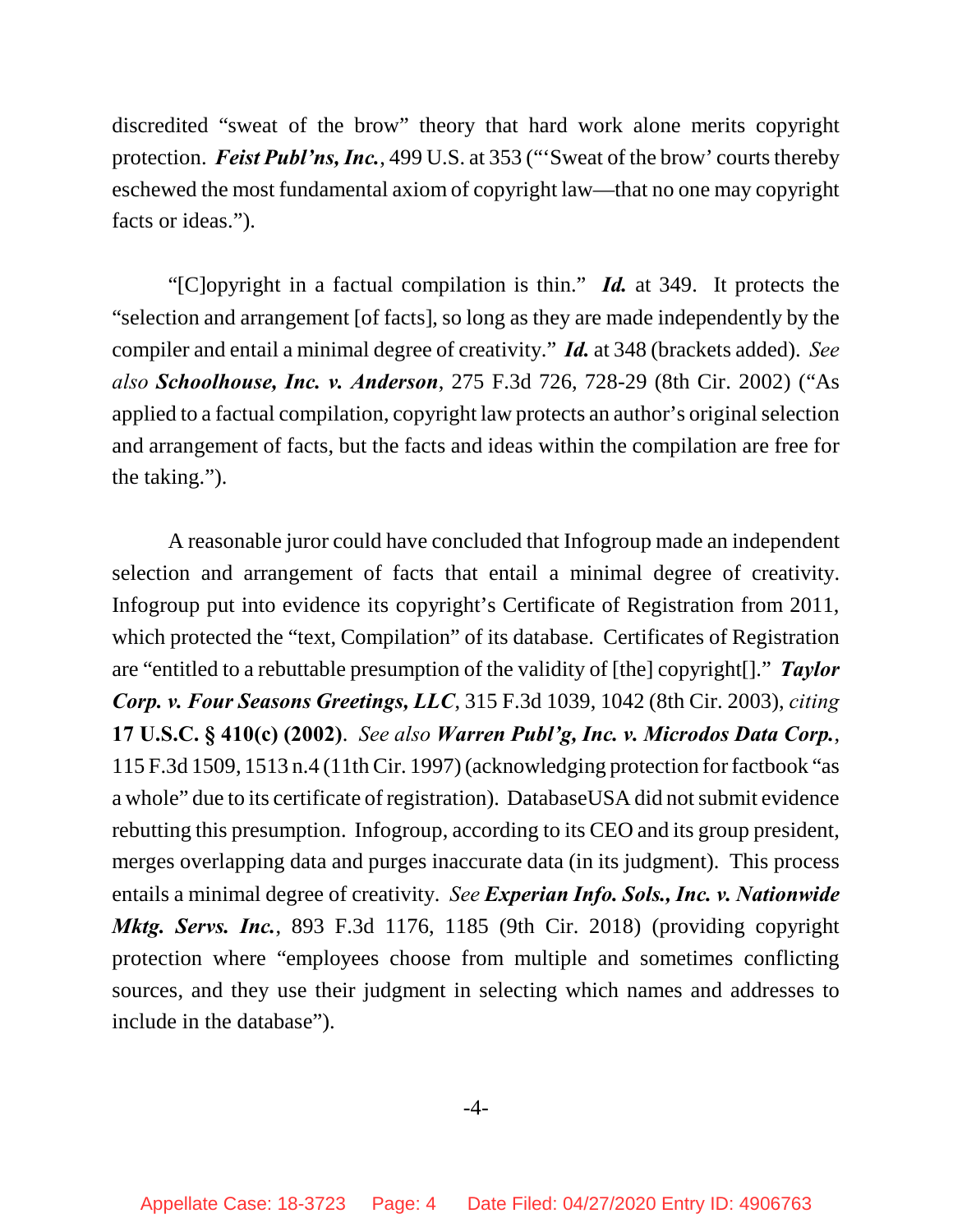DatabaseUSA counters that Infogroup did not establish that its database entailed creativity because it did not put into evidence its entire database. Infogroup's database might have been additional evidence about the exercise of creativity, but it was not necessary. A reasonable juror, based on the evidence at trial, could have found Infogroup owned a valid copyright.

For the second requirement, a reasonable juror could have concluded that DatabaseUSA copied the original elements of Infogroup's work. "Copying may be established (1) by direct evidence or (2) by showing that the defendants had access to the copyrighted materials and showing that substantial similarity of ideas and expression existed between the alleged infringing materials and the copyrighted materials." *Rottlund Co. v. Pinnacle Corp.*, 452 F.3d 726, 731 (8th Cir. 2006). For factual compilations, it takes "virtually extensive verbatim copying to constitute infringement." *Schoolhouse*, 275 F.3d at 729 (citations and quotation omitted).

Infogroup presented direct evidence for the jury's finding that DatabaseUSA copied. First, a salesperson who worked for Infogroup and DatabaseUSA testified that the top executives at DatabaseUSA told him that "[n]othing has changed" between Infogroup's data and DatabaseUSA's data. *See Rottlund*, 452 F.3d at 732 (listing party admissions as direct evidence). Second, DatabaseUSA's database contained Infogroup's "seed data"—fake data in Infogroup's database to detect copying. *See id.* (listing common errors as direct evidence).

Third, the district court gave a spoliation instruction that the jury could "infer . . . that the contents of the database were unfavorable" to DatabaseUSA if it found "that DatabaseUSA destroyed the database knowing that evidence would be relevant to an issue being litigated in this case." This instruction implemented the district court's sanction of DatabaseUSA for intentionally destroying its 2014 database after DatabaseUSA reviewed it to oppose Infogroup's preliminary injunction in this case. *Cf. id.* (listing party admissions as direct evidence). Spoliation, with the other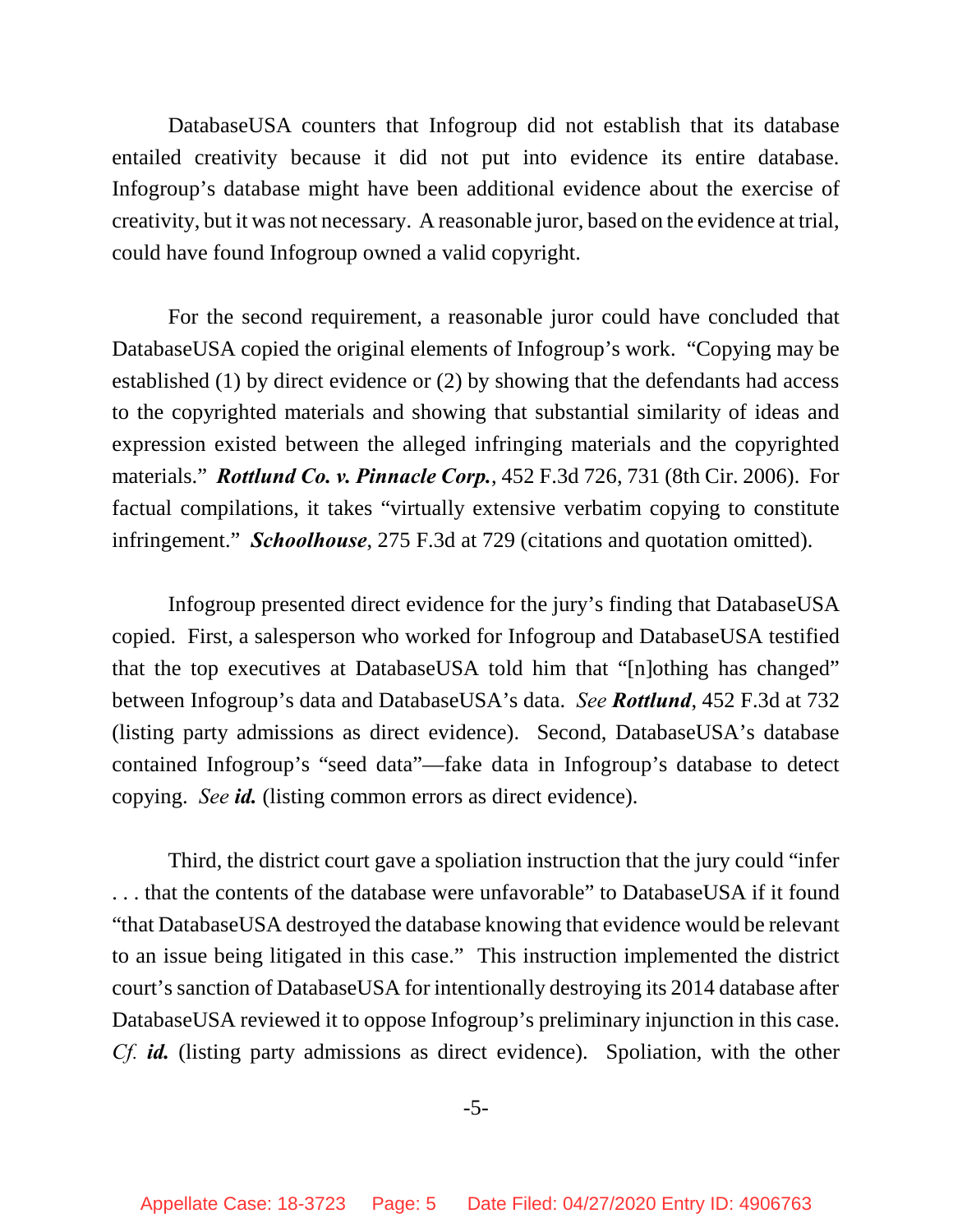evidence, was sufficient to prove copying. *See Swift Transp. Co. of Ariz., LLC v. Angulo*, 716 F.3d 1127, 1134 (8th Cir. 2013) (holding that spoliation of tracking data could, with other evidence, support reasonable inference defendant's truck at scene).

Because of spoliation, DatabaseUSA's two arguments against copying fail. One, DatabaseUSA believes Infogroup needed to submit its database for a side-byside comparison. But here, DatabaseUSA's spoliation prevented a comparison. *Cf. General Universal Sys., Inc. v. Lee*, 379 F.3d 131, 142 (5th Cir. 2004) (requiring side-by-side comparison where defendant did not destroy computer program); *Antonick v. Elec. Arts, Inc.*, 841 F.3d 1062, 1066 (9th Cir. 2016) (same, for source code). Relatedly, DatabaseUSA argues that—regardless whether its database was available—Infogroup needed to submit its entire November 2011 database. But this argument carries no weight due to DatabaseUSA's spoliation: Infogroup's entire database could not have been compared with anything. Two, DatabaseUSA contends that Infogroup showed copying of only its facts in DatabaseUSA's database. The spoliation instruction, with the other evidence, permitted the jury to infer that DatabaseUSA's database contained the original elements from Infogroup's database, not just the facts. *See Schoolhouse*, 275 F.3d at 728-29 (stating standard).

Finally, for the copyright infringement claim, this court affirms the \$11.2 million in damages. "[A] copyright holder is entitled to recover his actual damages as well as 'any profits of the infringer that are attributable to the infringement and are not taken into account in computing actual damages.'" *Andreas v. Volkswagen of Am., Inc.*, 336 F.3d 789, 795 (8th Cir. 2003), *quoting* **17 U.S.C. § 504(b) (2000)**.

The district court trimmed the jury's award from \$39.6 million to \$11.2 million. The \$39.6 million, according to Infogroup's CFO, was DatabaseUSA's revenue from 2011 to 2018, after deducting overlap and commissions. The court then subtracted the revenues after 2014, the last time Infogroup provided evidence of infringement.

-6-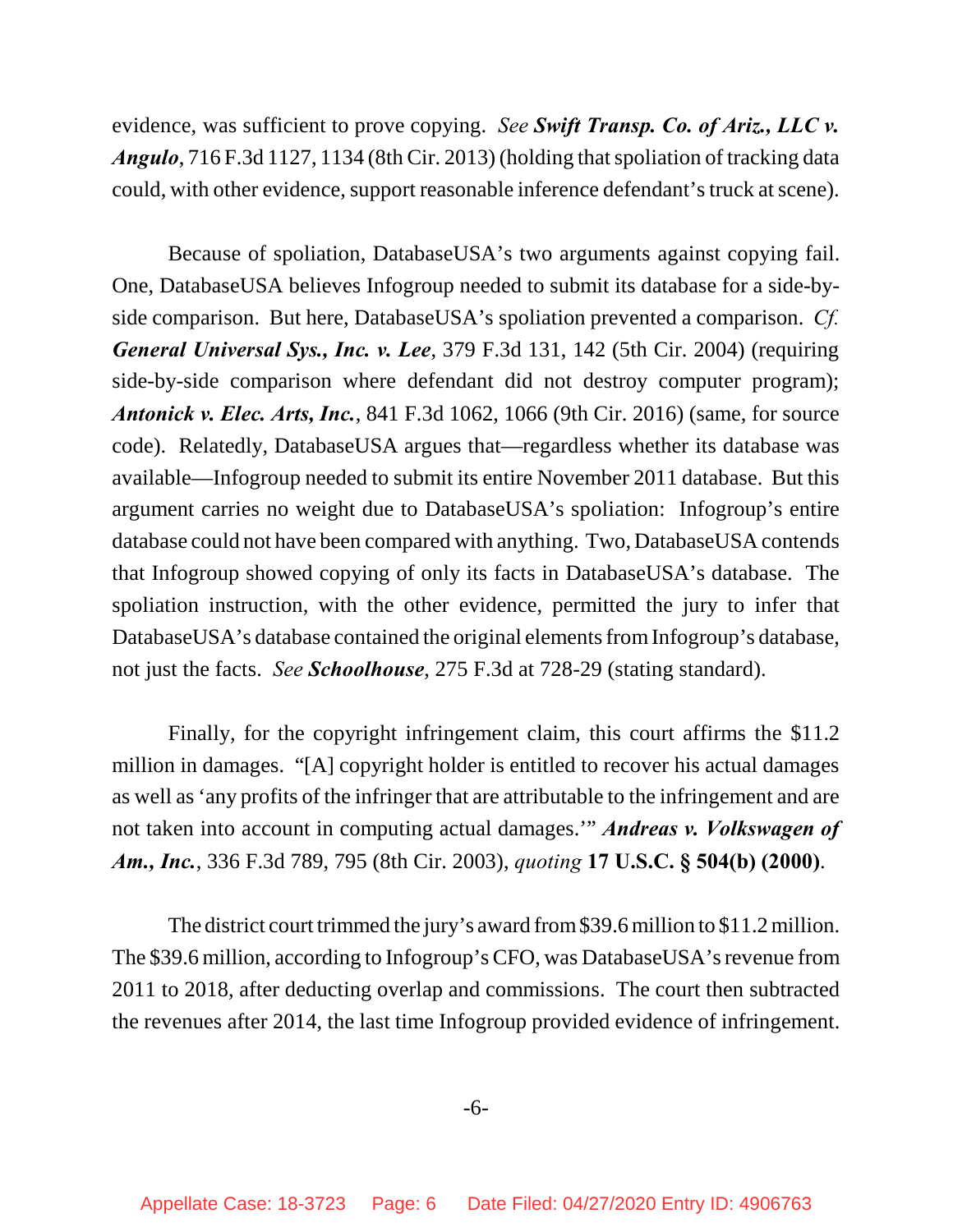DatabaseUSA attacks the award as first, relying on overlapping data from databases after 2011, and second, including revenue from a separate database. These arguments are misplaced. "In establishing the infringer's profits, the copyright owner is required to present proof only of the infringer's gross revenue, and *the infringer* is required to prove his or her deductible expenses and the elements of profit attributable to factors other than the copyrighted work." **17 U.S.C. § 504(b)** (emphasis added). Infogroup presented evidence (verified by DatabaseUSA) of DatabaseUSA's gross revenue from the sales divisions that used the infringing database, and evidence of two deductions. At trial, DatabaseUSA did not present *any* evidence that its gross revenue resulted from factors unrelated to infringement.

This court affirms the award for copyright infringement.

## II.

Leaving Infogroup, Gupta signed a separation agreement with nondisparagement, confidentiality, and non-compete clauses. In return, he received \$10 million, indemnification protections, and a year of health insurance coverage.

Infogroup proved breach of the agreement. For non-disparagement, it submitted evidence Gupta told a reporter, "The problem with Infogroup is they cannot compete in the marketplace. They have no leadership, no brains and their product is obsolete." Gupta argues that these comments, made while DatabaseUSA was in litigation with Infogroup, fell under the non-disparagement clause's exception for "comments made during legal or administrative investigations or proceedings." A juror could reasonably interpret the exception to apply to statements "during" actual legal "investigations or proceedings"—that is, related to investigations or proceedings—but not to comments to a reporter while litigation is ongoing. It was reasonable, therefore, to conclude that Gupta's comments violated the nondisparagement clause.

-7-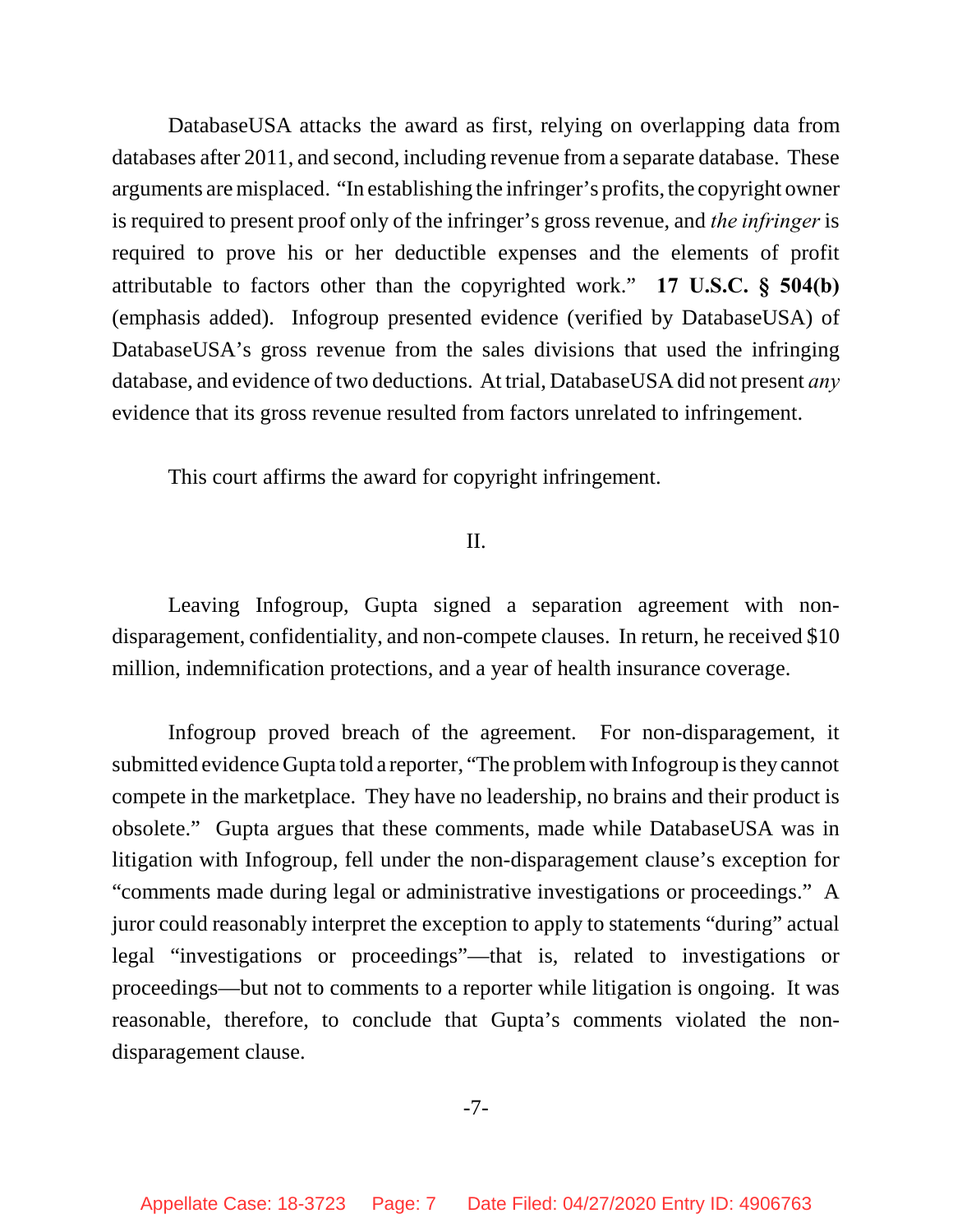For breach of the confidentiality clause, Infogroup submitted evidence that Gupta told his salesman he was using Infogroup's customer lists, and evidence that he used its trademarks. Gupta asserts that Infogroup's customer lists and trademarks were not protected by the confidentiality clause—a term the jury found Gupta breached. The clause prohibited "use" of "highly sensitive and proprietary information regarding [Infogroup's] . . . intellectual property (including, but not limited to . . . trademarks) [and] customers." The jury reasonably concluded that Gupta's acts violated this clause.

Finally, Gupta attacks the \$10 million award because the separation agreement also had a non-compete clause, which Gupta did not violate. As he sees it, \$10 million in damages is not sufficiently related to the breach because the non-compete clause must have some value.

The district court instructed the jury that "the measure of damages for a breach of a contract claim is an amount that would place Infogroup in as good a position as it would have enjoyed if the contract had been performed." The parties agree this instruction was proper. *See Bachman v. Easy Parking of Am., Inc.*, 562 N.W.2d 369, 373 (Neb. 1997) ("The proper measure of damages in a contract action is the losses sustained by reason of a breach."). *See also Sack Bros. v. Great Plains Coop., Inc.*, 616 N.W.2d 796, 809 (Neb. 2000) (there must be "a causal relationship between the damages asserted and the breach relied upon"). Neither party sought an instruction for rescission.

The jury had a sufficient basis for its damages amount. *See Lange Indus., Inc.. v. Hallam Grain Co.*, 507 N.W.2d 465, 478 (Neb. 1993). Although Infogroup submitted conflicting amounts, a reasonable juror could have credited Infogroup's CFO's testimony that \$10 million would make Infogroup whole. Gupta received more than \$10 million, including the indemnification and health insurance protections.

-8-